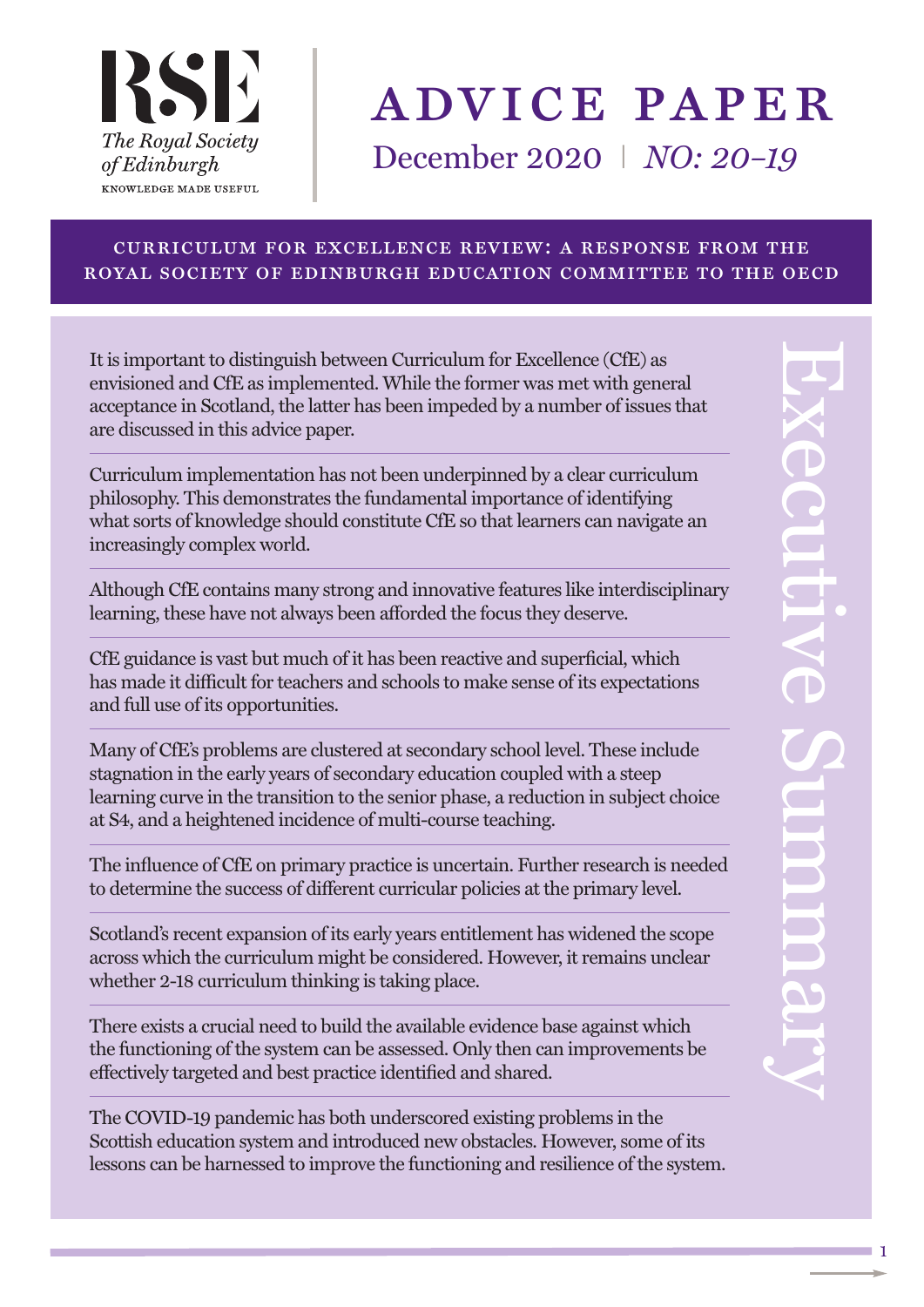#### **Recommendations**

**We highlightthe following as key recommendations for how CfE implementation can be improved:**

- **1** CfE's innate strengths such as interdisciplinary learning (IDL) and the scope to support skills development should be further promoted. However, there is a pivotal need to define the role of knowledge under CfE and how it relates to both skills development and the overall learning experience. OECD is very well placed to advise on this given its substantive work in this area.
- **2** There is a need to ensure smooth progression and continuity across the whole of schooling and into tertiary education. At present, the learner journey is particularly stalled at the transition from the broad general education to the senior phase.
- **3** Clear but concise national guidance on overall curriculum design should be developed, informed by the significant education and pedagogical expertise found within Scotland's universities.
- **4** There remain significant gaps in the available evidence base across a range of performance measures. Addressing this should be a priority and would indeed serve as the starting point for a host of targeted improvement initiatives.
- **5** Some of the changes brought on by COVID-19 have proven to be positive and could be extended over the long-term. At the same time, the pandemic has dealt a blow to teaching and learning that will need to be satisfactorily remedied; otherwise, pupils run the risk of carrying the disadvantages of this year with them throughout their educational and career journeys.

#### **Introduction**

- **1** The Royal Society of Edinburgh's (RSE's) Education Committee welcomes the commissioning by the Scottish Government of this Organisation for Economic Co-operation and Development (OECD) review into Curriculum for Excellence (CfE). We are pleased that the review has been expanded from its original focus on the senior phase to cover the entirety of CfE and assessments. Curriculum and qualifications reforms have been a key area of focus for the Committee and it was pleased to have also contributed to the last review of CfE by OECD in 2015. We also appreciated the opportunity to contribute to the OECD's virtual stakeholder sessions in support of the ongoing review of Curriculum for Excellence in October 2020 and have expanded upon points made by our representative in the response below, as well as highlighting other longstanding areas of interest and concern.
- **2** Given its independent and wide-ranging expertise in education, the RSE Education Committee is well-placed to comment on the implementation of CfE in Scotland since 2010. Indeed, it is important to clarify from the outset that CfE as envisioned was met with general acceptance. It is in its delivery where many of its problems have materialised. This review presents a crucial opportunity to address these concerns and provide a way forward, also recognising that the system possesses many strengths that should be celebrated and preserved. The review is particularly vital in the wake of the seismic shifts caused by COVID-19 and the 2020 alternative certification model and more enduring concerns about a steady decline in performance, all of which have eroded public faith in the system.
- **3** This response suggests various causative factors behind the shortcomings in implementation, ranging from the absence of an overarching curriculum philosophy to a lack of clarity and support around CfE's delivery to a paucity of evaluative data. It also examines how COVID-19 has altered the original context of the review, both in positive and negative ways. From this analysis, a set of final recommendations has been derived. A list of supplementary resources authored by the Committee is presented at the end of the paper.

 $\overline{2}$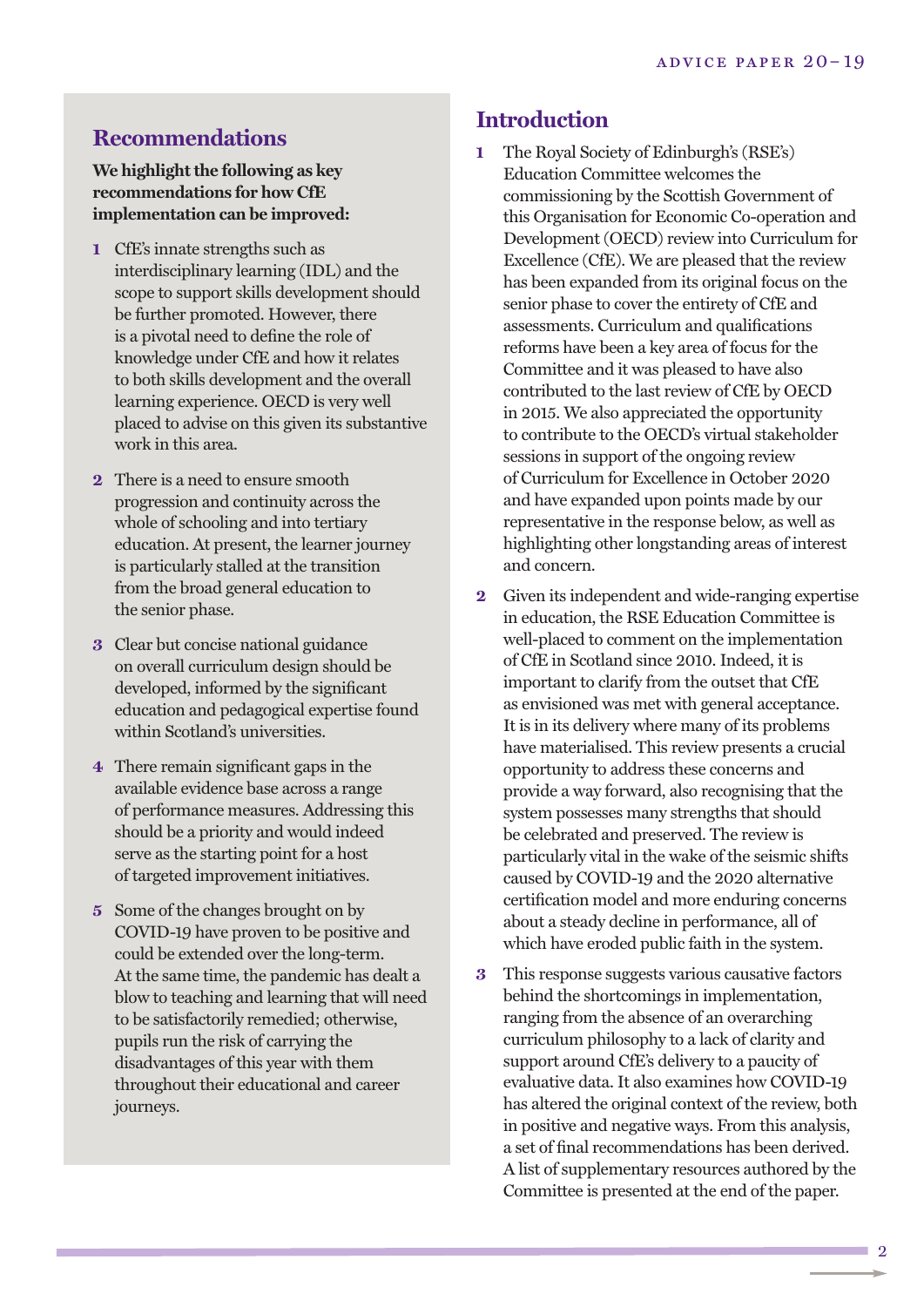**4** The Committee would be pleased to discuss this response with OECD and Scottish Government should they consider this helpful.

# **CfE background**

- **5** CfE finds its origins in the 2002 'Debate on Education' launched by the-then Scottish Executive. This exercise led to the gathering of views from a wide array of stakeholders including parents, teachers, and children on how Scottish education might be improved. Building on the feedback that was received, the Curriculum Review Group (CRG) was created in 2003, whose remit was to develop the purposes and overarching curriculum principles that would shape the design of a new curriculum. In total, four purposes (or capacities) and seven curriculum principles were identified. **1**
- **6** It is important to note that CfE as envisioned in 2004 was met with general acceptance across professional and political spheres. The crux of CfE's problems is rooted in its implementation – beginning in 2010 - and how this has diverged from what was originally conceived. In the first instance, there was no continuity in membership between CRG and later implementation groups, ensuring that implementation began as a disjointed process. It was also a protracted and underfunded one, which arguably dampened the educational community's enthusiasm for the changes that were being brought about.
- **7** Alongside this curriculum overhaul came the introduction of a new system of qualifications and assessments. Although the existing Standard Grade system did possess weaknesses that needed addressing, **2** the rationale for the model which replaced it was never clearly established and was not without its own drawbacks. Indeed, in bringing in this new system, some of the inherent strengths of the Standard Grade system were lost, most notably the concept of qualifications for all. This idea was unfortunately never carried over into CfE implementation as there was a premise that teachers would enter students only for the level they would achieve, thus removing what

was seen by some as a duplication of assessment in Standard Grade with Credit/General and General/Foundation being taken by all pupils. In some cases, the replacement of Standard Grade was followed by a new set of problems such as multi-course teaching (see section on 'Senior phase').

**8** The following sections discuss various aspects of CfE implementation, including ways in which it has been hampered and areas where it has succeeded.

# **Curriculum philosophy**

- **9** One of the most significant shortcomings in CfE's implementation has been a lack of adherence to an overarching curriculum philosophy, inevitably leading to inconsistent outcomes and unclear priorities.
- **10** In practice, CfE has often resembled a 'skills-based' curriculum, though this philosophical position was never explicitly stated from the outset, making it difficult to know whether this is in alignment with CfE's original intentions. Significantly, the role of knowledge within CfE has never been well established. This is concerning as the very definition of learning is now often understood to be the sustained retention of new information. This material can of course be manipulated and applied through a myriad of different skills, but the central point remains: learning cannot take place in the absence of knowledge acquisition. While skills development is an indisputably important element of a quality education, such skills cannot exist in isolation and are only as useful as the knowledge to which they are applied. For example, interdisciplinary learning (IDL) inherently requires pupils to have a solid grasp of subject-specific knowledge before they can begin to integrate this knowledge across disciplinary boundaries. However, the balance between skills development and knowledge gain has not always been satisfactory under CfE. We note the OECD 2018 paper *The Future of Education and Skills – Education 2030*, which includes an exploration of the relationship between knowledge and skills and could serve as a useful perspective from which to consider CfE during the review. **3**

- **2** These included a dated approach and course content as well as confusion around concurrent learning pathways, with some students pursuing Standard Grades and other Intermediate qualifications.
- **3** OECD (2018) The Future of Education and Skills Education 2030 [online] Available at: https://www.oecd.org/education/2030/E2030%20Position%20Paper%20(05.04.2018).pdf

**<sup>1</sup>** The four capacities of CfE are to build: successful learners; confident individuals; responsible citizens; and effective contributors. The nine curriculum principles are: challenge and enjoyment; depth; personalisation and choice; relevance; breadth; progression; and coherence.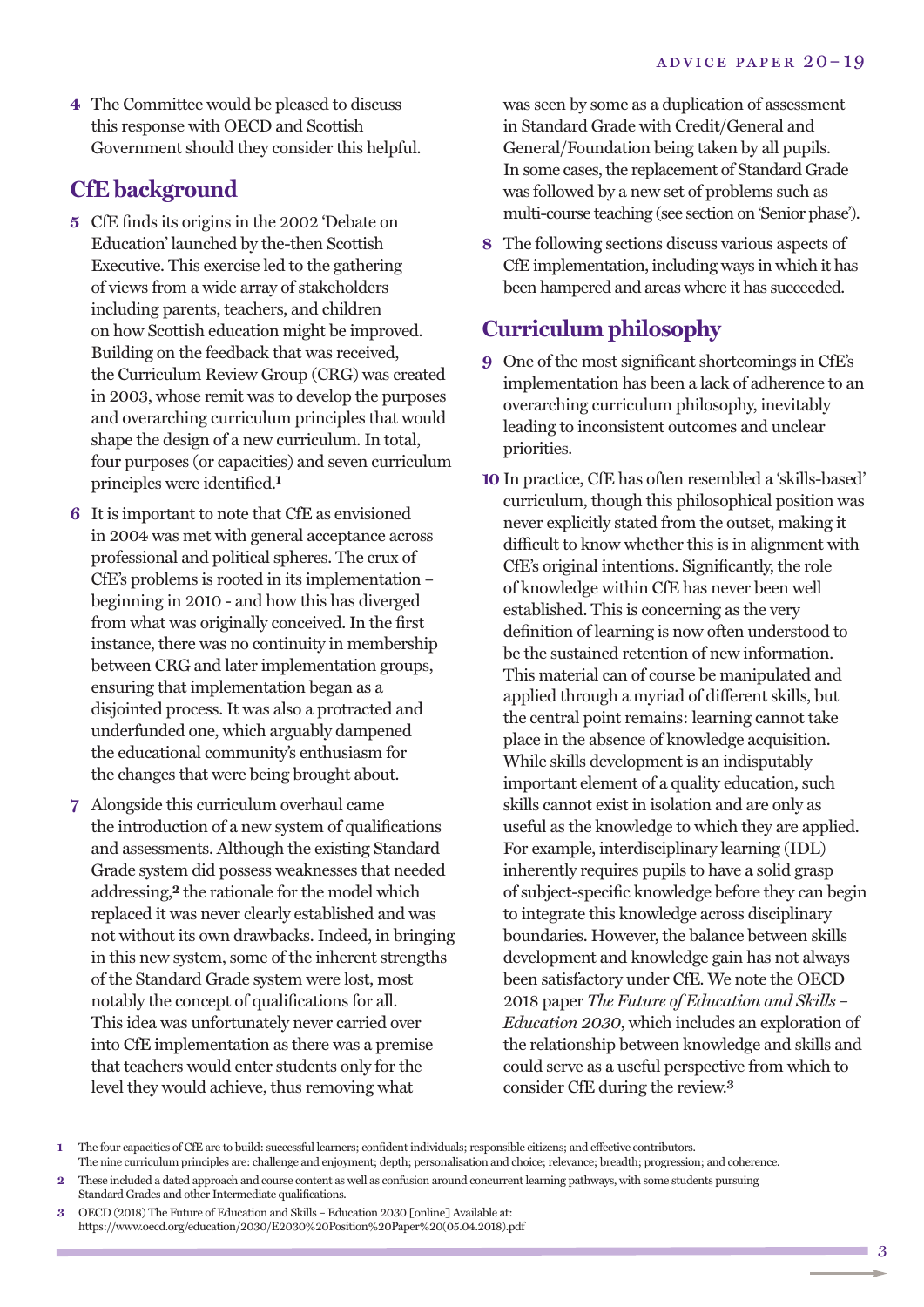- **11** Another issue with implementation is that some of CfE's more unique strengths have not been realised to their full potential. For example, although IDL is one of the most distinctive and innovative features of CfE, its development in Scottish schools has been patchy. Over the past several years, the RSE has undertaken a range of work with partners to increase awareness and understanding of IDL in Scottish education. This has included a major one-day international conference on IDL, held on 30 January 2019, and, more recently, the publication of an IDL advice paper**4** and the establishment of The IDL Network, **5** offering useful resources and a place for teachers and practitioners to share best practice. Education Scotland's recent IDL publication, *Interdisciplinary Learning: ambitious learning for a complex world*, **6** has been another encouraging development in the promotion of IDL, though more work remains to be done to embed it within the curriculum.
- **12** The emphasis on skills that is found in some CfE guidance and in the Experiences and Outcomes (E&Os) could have been used to foster wider transferable skills such as problem solving. Attempts were indeed made to simulate real-life problem solving in projects and assignments. However, the success of such approaches has varied. It would be useful if research were to be conducted into the reasons for this. Scotland's education system must also keep pace with the increasingly complex and dynamic challenges facing society, most recently exemplified by COVID-19. Addressing these will require literacy in ethics and other forms of philosophical thinking. Offering challenge-based or mission-oriented learning in the curriculum, from primary level upwards, will further help to create confident and capable learners and global citizens who are well-prepared to navigate this rapidly evolving landscape and offer creative solutions. There is also growing recognition of the role of curriculum in building resilience, promoting wellbeing, and providing a 'toolkit' for personal growth, elements of which CfE already recognises but which could be afforded greater prominence.

#### **Guidance**

- **13** One of the key barriers to effective CfE implementation has been a widespread and enduring lack of understanding of its core aims and expectations. From the beginning, the purpose of CfE was poorly communicated to the education community and the wider public. For example, there was no discussion of the role of schools in relation to the four capacities, leading to an assumption that all four could be fulfilled by schools on their own. This approach led to significant duplication of work across the country at differing levels of quality. Many features of CfE are open to interpretation and while this deliberate ambiguity has its benefits, in the absence of appropriate guidance, examples of poor practice have arisen and persisted.
- **14** Much of the guidance which has been made available is either inaccessibly long or too vague to be of much use. It has often been produced retrospectively in response to issues as they arrive rather than being strategically planned. The *Building the Curriculum* series, which was intended to offer high-level advice and policy on different elements of CfE, is not comprehensive enough to provide a good overview of the curriculum at large, with key elements such as IDL largely ignored. Experiences and outcomes continue to be nebulous and place an overemphasis on skills at the expense of knowledge gain. Furthermore, their value to teachers as markers of pupil progression has never been determined, nor was their relationship to subsequent guidance markers such as significant aspects of learning (SALs) and CfE Benchmarks made clear. In general, teachers have faced a massive burden of guidance, which led the OECD to recommend that core guidance be simplified and clarified in its 2015 report on improving Scottish education. However, there is little evidence to suggest this recommendation has been followed through.

Royal Society of Edinburgh (2020) Advice paper no. 20-02: Embedding interdisciplinary learning in Scottish schools [online] Available at: https://www.rse.org.uk/wp-content/uploads/2020/02/RSE\_IDL\_February2020.pdf

**<sup>5</sup>** https://idlnetwork.org/

**<sup>6</sup>** Education Scotland (2020) Interdisciplinary Learning:Ambitious learning for an increasingly complex world –Athought paper from Education Scotland, NoTosh, and a co-design team from across Scotland [online]Available at: https://education.gov.scot/media/mkomulen/interdisciplinary-learning-thought-paper.pdf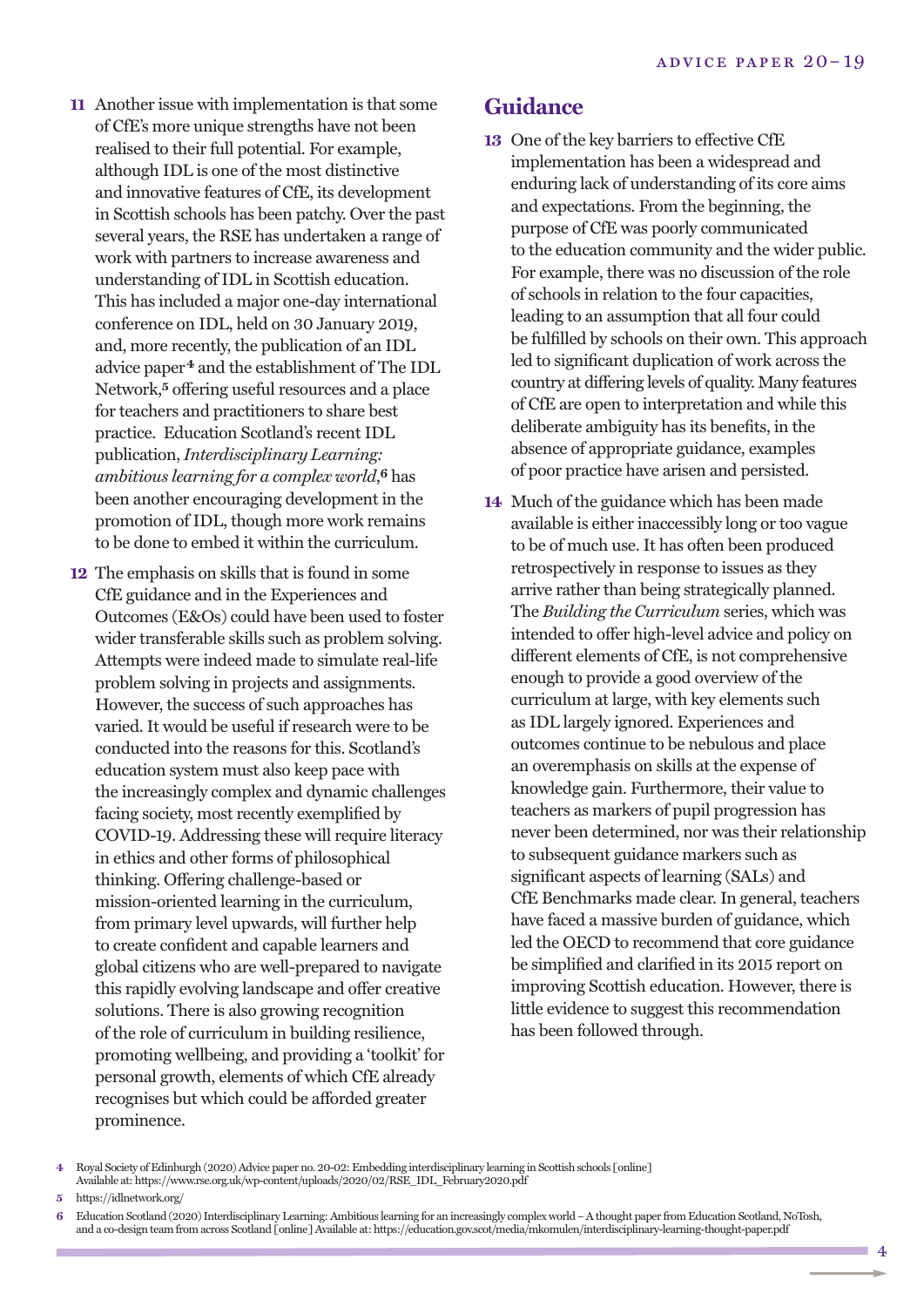- **15** The former Standard Grade system illustrated some of the problems that can arise when schools are expected to set their own curriculums without having access to the appropriate guidance or national-level resources that could be modified to fit different circumstances. These included a lack of clarity around expectations, growing teacher workloads, over-assessment, postcode lotteries, and a desire to return to the status quo. Regrettably, these problems also came to mar CfE implementation due to similar confusion about where the national framework should end and local decision-making should begin. Successful innovation requires both strategic clarity and operational discretion. In the implementation of CfE, it seems the balance was initially shifted towards the latter, with the onus of curriculum-making falling mostly on schools who were ultimately left guessing if they were correctly interpreting the available national guidance.
- **16** The preceding paragraphs point to a clear need to develop more straightforward guidance for both schools and teachers on how CfE might be interpreted on the ground while still allowing for an acceptable degree of creative variation. In particular, this includes improving the existing guidance on IDL delivery and other more innovative aspects of CfE. Specific support should be made available to increase teacher capacity in crossing subject boundaries and experimenting with more modern teaching approaches that eschew 'teaching to the textbook.' This would also support increased teacher autonomy and confidence.

# **Senior phase**

### *Flexible senior phase*

**17** The degree to which schools choose – or are indeed able – to make use of the flexibility of the senior phase is unclear, as are its impacts on the deployment of teaching staff and on timetabling. What is recognised is that smaller and more deprived schools have less capacity to deliver on the promised flexibility of the senior phase, which undoubtedly has impacts on learner progression and on the narrowing of the

attainment gap. The level of collaboration between schools and colleges, businesses, and other bodies is also largely unknown, though there is presumably less capacity for such collaboration in rural areas and in the wake of financial cutbacks which saw a decline in teachers and available resources across colleges and schools.

**18** Developing the Young Workforce (DYW) has expanded learning and career pathways in the senior phase, making it possible for more vocational courses, including modern apprenticeships, to be provided at this level and increasing connections between schools, other education partners, and employers. It would be useful to consider to what extent schools are providing for these opportunities as well as the overall value of increasing vocational provision in, or in association with, school. There is also a need to consider whether the careers guidance that is available to senior pupils is adequate, given the increasing complexity of the senior phase and indeed of the working world. It is vital that young people are supported in deriving maximum benefits from their talents and skills and are given a clear understanding of the benefits of different learning and career pathways, rather than being directed towards destinations that may not suit them.

#### *Curriculum in early secondary*

**19** Although the CRG expressed concerns about curriculum fragmentation in the early secondary years in 2003, comparatively little has been done to address them and indeed, their duration was even extended by an additional year (S3). As a result, the early secondary years continue to be the least purposeful and most stagnant portion of the curriculum, with many curricular patterns followed but with little thought given as to how they articulate with other elements of the system. Further, the relative performance of these different approaches has never been properly evaluated, with SQA results serving as the de facto measure of success.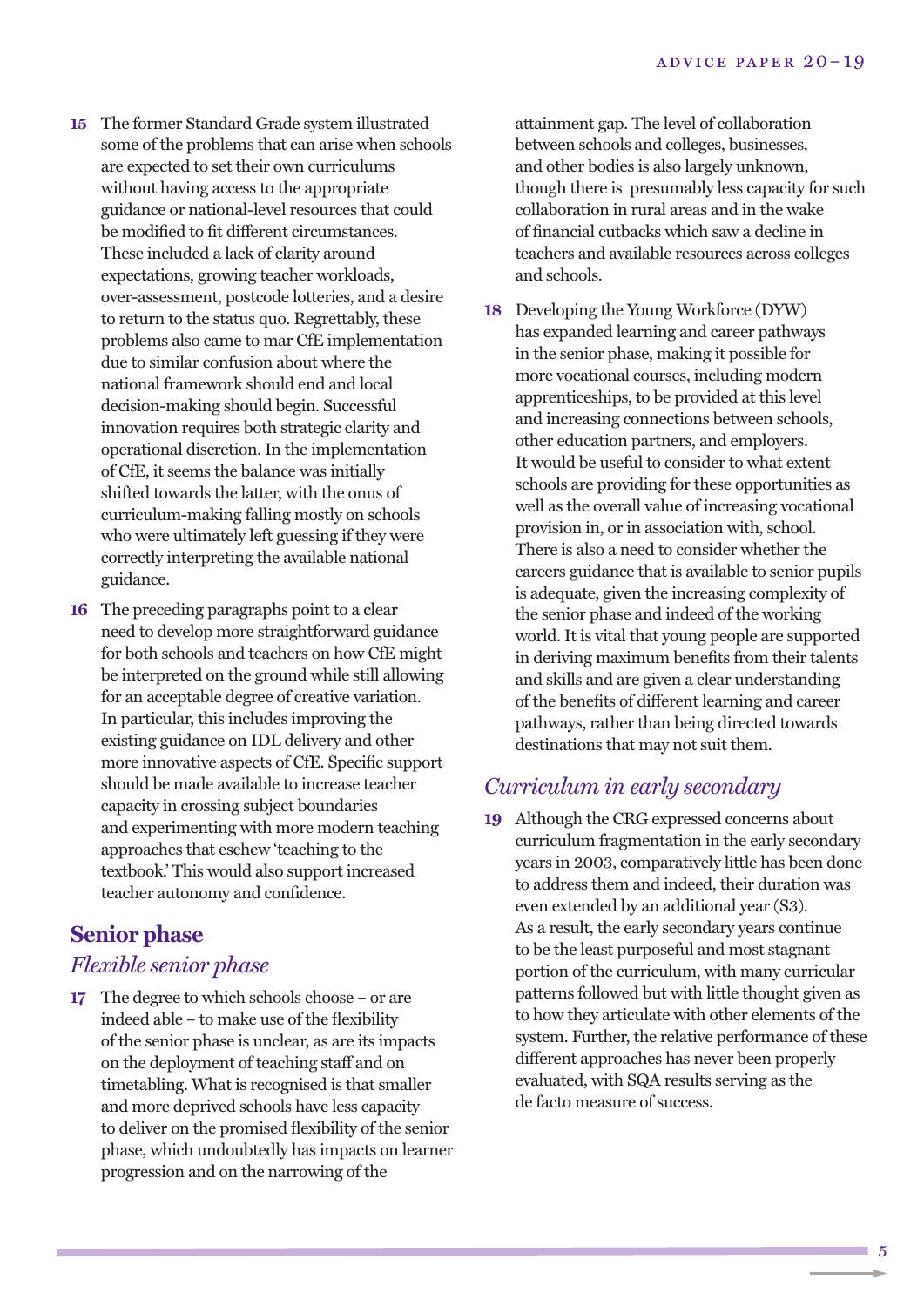- **20** Delaying the start of study towards qualifications meant that S3 was added to the generally unsatisfactory Broad General Education part of secondary in those schools following official guidance. The early secondary years retained greater purpose in those schools continuing with a 2+2+2 pattern of organisation**7** or similar.
- **21** There is scope to consider how the early secondary years could be better utilised, particularly as a tool for managing the transition between BGE and the more demanding later senior years. There is a need to ensure the curriculum unfolds in a logical way, with smooth transitions between different stages and a stable rate of progression. Two field visits and analyses undertaken by SQA appeared to confirm a lack of pace in BGE and the desire by some to move the learning associated with National courses down to lower years. **8,9**

#### *S4*

- **22** The S4 level is the stage at which the main problems of CfE implementation become most evident.
- **23** The impetus for the Scottish Parliament Education and Skills Committee inquiry which precipitated the commissioning of this review was an observed reduction in subject choice at the S4 level. Specifically, there has been a tendency towards pupils taking six or seven subjects at S4 rather than the eight that was common in Standard Grade. This would appear to contradict one of CfE's seven core principles, which is curriculum breadth across both primary and secondary.
- **24** This has largely been an unintended consequence of the move towards beginning national qualifications in S4 and the associated requirement of 160 hours of study per course, effectively squeezing additional subjects out of

the timetable. Another issue was that the qualifications assumed candidates for National 5 would have attained CfE curriculum level 4 in that area, when in reality, the majority of students were entered at this level in S4, which left them facing a steep learning curve. From a resource perspective, there has also been a decrease in available specialist subject and support teachers, making it more difficult to deliver a wider range of course offerings. Languages, creative and performing arts, and music in particular have experienced a steep decline in entries, calling their long-term viability into question. This is particularly concerning as research continues to reveal the significant contribution these subjects make to overall childhood development. Falling entries also increases the likelihood that multi-course teaching will be deployed.

- **25** While subject choice may have increased in absolute terms, this has not proven to be true at the level of the individual. Further, Scottish Government's insistence that a flexible three-year senior phase allows for multiple opportunities to pick up a particular subject is irrelevant to S4 leavers and ignores the insistence on 'passes in one sitting' criteria used for entry to certain university courses.
- **26** The impact of reduced subject choice is most keenly felt by those learners who leave school at S4 with fewer qualifications than might previously have been the case. This conflicts with the Scottish Government's aspiration to close the attainment gap. Recent research has uncovered a clear and worrying relationship between the reduction in the number of subject choices made by S4 pupils and the level of deprivation of the school's catchment area, with the reduction in subject choice being most pronounced in schools in areas of higher deprivation. **10** In contrast, more affluent areas (e.g. East Renfrewshire Council) have tended to retain a higher number of course offerings, as have independent schools.

**<sup>7</sup>** Before CfE, the curriculum was seen as falling into three, two-year blocks, or '2+2+2': S1+S2 (orientation), S3+S4 (Standard Grade), and S5+S6 (upper school – Higher, etc.). *Building the Curriculum 3* introduced the idea of phases, which follow a 3+3 pattern of organisation: S1+S2+S3 (the latter part of Broad General Education) and S4+S5+S6 (senior phase).

**<sup>8</sup>** SQA (2016) Executive summary of initial SQA evaluation of new National Courses [online] Available at: https://www.sqa.org.uk/sqa/files\_ccc/Executive\_Summary\_of\_SQA\_initial\_evaluation\_of\_new\_National\_Courses.pdf

**<sup>9</sup>** SQA (2017) National Course design and assessment – SQA fieldwork visits Year 2 (2016-17): Engagement and focus group discussions with centres delivering new National Qualifications [online] Available at: https://www.sqa.org.uk/sqa/files\_ccc/SQAFinalFieldworkReport\_2016-17.pdf

**<sup>10</sup>** Dr. Marina Shapira oral evidence to the Scottish Parliament's Education and Skills Committee, 19 September 2018 [online] Available at: http://www.parliament.scot/parliamentarybusiness/report.aspx?r=11680&mode=pdf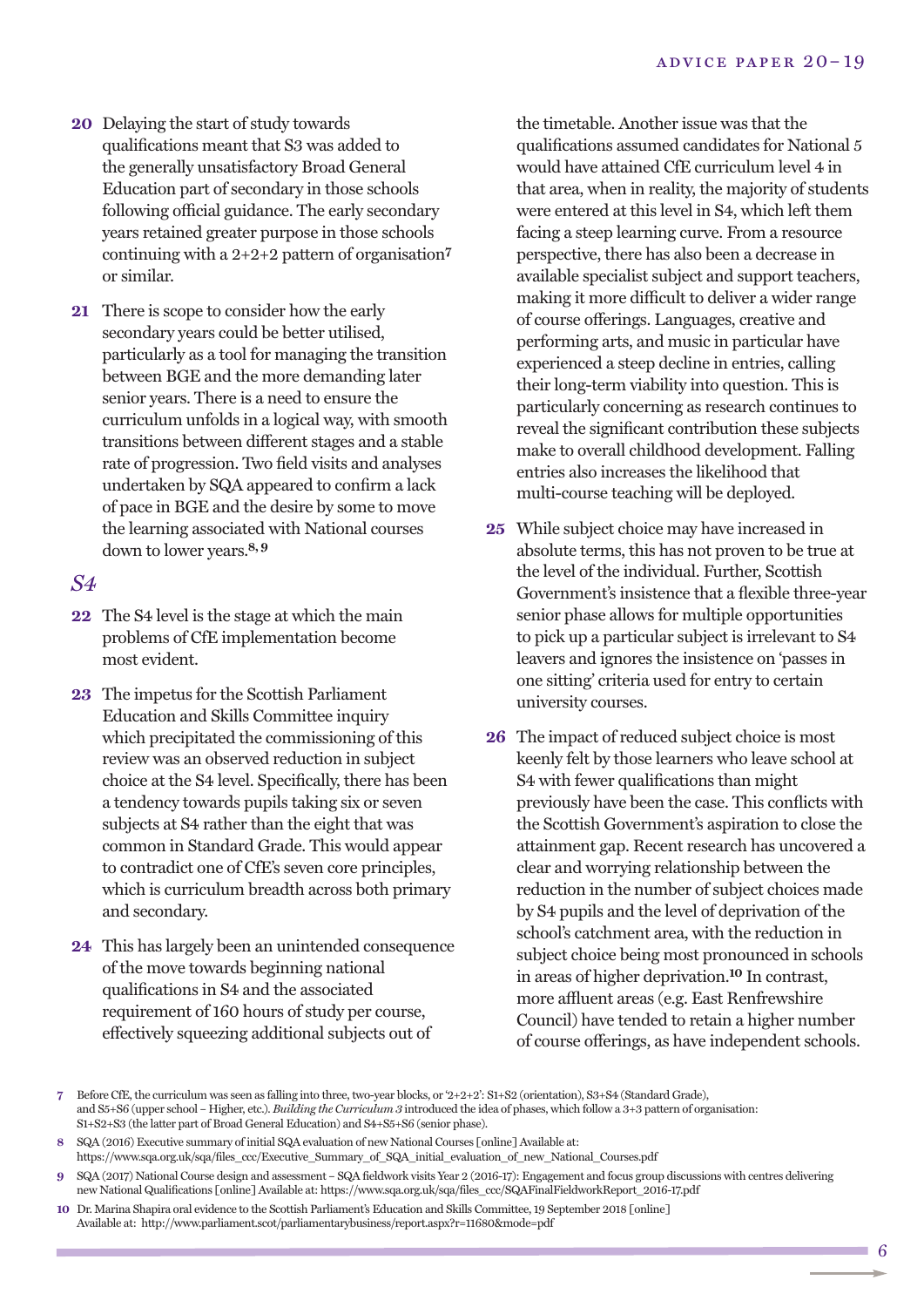- **27** Reduced course choice at S4 can constrain learners' S5/6 options since it will be more difficult to progress to Higher level in S5 or S6 without the pre-requisite learning having taken place at National 5 level. Fewer course options at S4 also reduces the learner's room for manoeuvring if they do not succeed in one or more of their chosen subjects. This is not only important for those learners who plan to leave at the end of their compulsory schooling, but also for those who intend to progress to further study in their chosen subjects at S5/6.
- **28** Multi-course teaching also known as multi-level teaching – is believed to have increased in prevalence since the introduction of CfE, though supporting data remains limited. This refers to teaching more than one National Qualification specialist subject course in the same timeslot in the same classroom. It has become particularly common in the N4/N5 combination. The previous Standard Grade system had an inherent element of overlap built into it, facilitating the teaching of coursework at varying levels of complexity within the same timeslot. In contrast, levels under CfE are different enough that simultaneous delivery becomes much more challenging. The rise in multi-course teaching is now an established concern among teachers and parents who cite its detrimental impacts on teacher workloads and the quality of instruction. In the case of wider 'gaps' in course pairings (e.g. having National 4/5 students learning alongside Higher and Advanced Higher students), there is the question of the social and academic implications of having younger students learning in the same classroom as more mature ones; these effects could be both positive and negative. We highlight the longstanding work of the Learned Societies' Group in raising awareness about multi-course teaching**11** and of the Royal Society of Chemistry in amassing data on its prevalence and impacts on high school chemistry, which might be regarded as a useful illustrative case study. **12**

#### *Assessments*

**29** The topic of assessments is a complex one, as this past summer's experience with the 2020 alternative assessment model brought to the fore. There is likely a case to be made for reducing the amount of assessment that currently takes place across the board as well as considering the form these assessments take, though the questions of fairness and objectivity remain important caveats. While there is certainly much to be gained from designing assessments that favour skills like creativity and critical thinking over rote memorisation, there is a danger that less standardised forms of assessments – such as take-home projects – could inadvertently place more deprived students at a further disadvantage. The fact of the matter is that these types of assessments readily lend themselves to parental interventions that parents in more deprived areas may not be in a position to provide. Further, teachers must be provided with the adequate training to administer and grade any new forms of assessment, perhaps as part of career-long professional learning (CLPL) activities. For example, the 2020 alternative assessment model highlighted the value of teachers being given greater supportin making professional judgements of learner performance.

#### **Primary**

- **30** It is not clear how much CfE has influenced or altered primary practice. The introduction of the experiences and outcomes led to a process of 'auditing' the existing curriculum to see how far it aligned with what was proposed, the result of which was a massive input of staff time leading to minimal impact on pupil experience.
- **31** There remains a need to evaluate curricular policies such as 1+2 (languages)**13** and primary STEM approaches. More fundamentally, there exists no credible means of measuring pupil progress through the primary years (this issue is explored in greater detail in the 'Need for data and evidence' section).

**<sup>11</sup>** https://www.rse.org.uk/policy/standing-committees/learned-societies-group/

**<sup>12</sup>** The Learned Societies' Group response to the CfE review includes specific figures from this survey. Additionally, more information can be obtained by contacting the Royal Society of Chemistry directly at educationpolicy@rsc.org.

**<sup>13</sup>** This refers to pupils learning their mother tongue (1) plus two additional languages (+2). Scottish Government(2017) 1+2 Languages: a continuing policy [factsheet] [online] Available at: https://www.gov.scot/publications/1-2-languages-continuing-policy/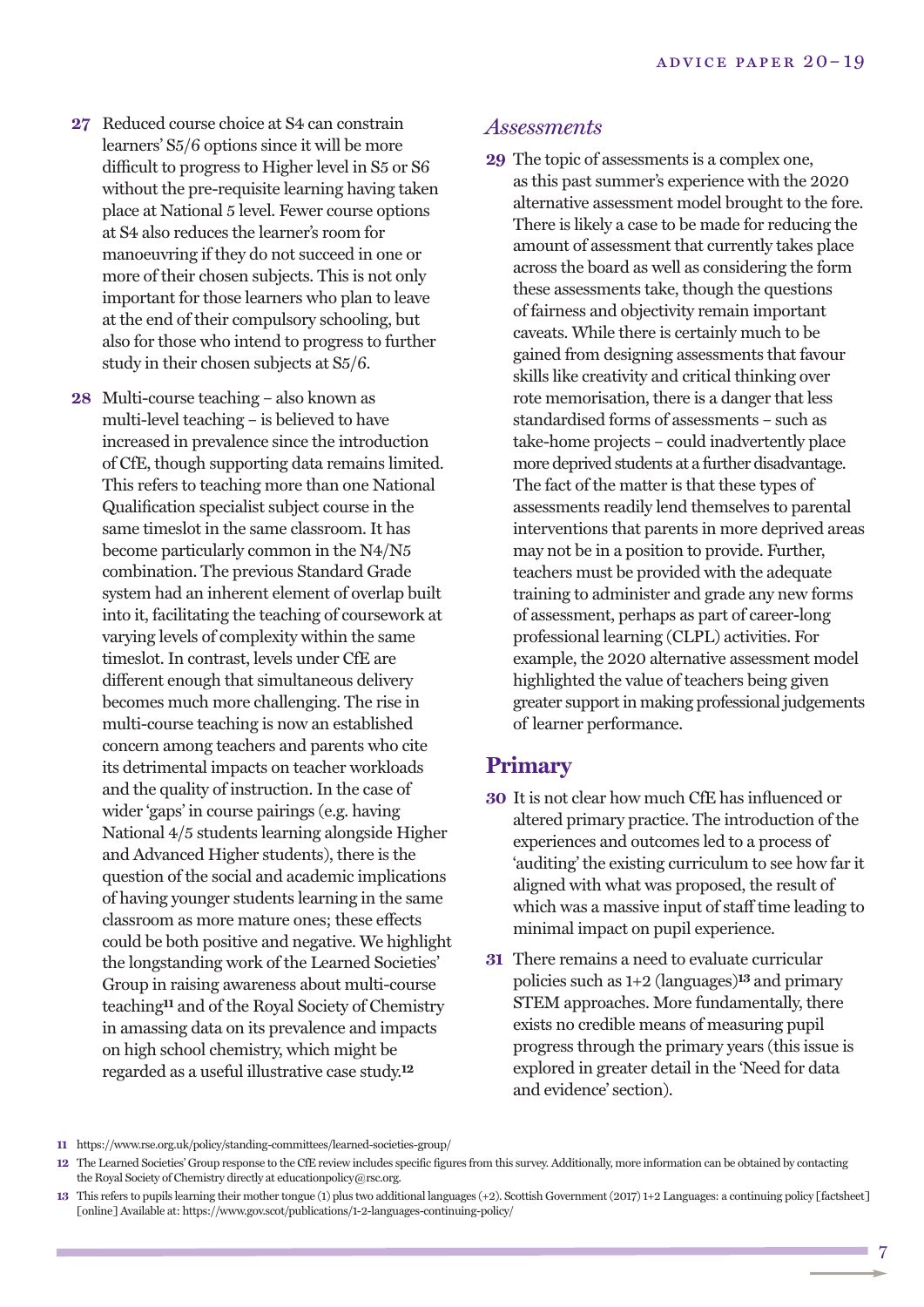**32** There is a growing body of research which suggests that enrolling children in formal schooling too early does not reflect prevailing patterns of childhood development and so should be delayed until age seven. **14** In its place, children would learn through self-led and group-led activity and play with trained adult support. Scotland is one of just a handful of European countries which begin formal schooling at age four or five, whereas the majority do not require formal school until age six or seven. It will be interesting to see how this debate develops over the coming years and whether Scotland chooses to emulate these international examples.

#### **Early years**

- **33** While the Early Level of CfE includes ages three to five, we are not certain to what extent the review will consider these stages.
- **33** Scotland has seen a major expansion of early years provision. The motivation for this has changed in recent years, with addressing disadvantage now seen as the most important outcome whereas ensuring adequate access to the labour market among working mothers has been the main driver in the past. Although it is not compulsory, it has seen a very high level of uptake and the system now has a near-universal point of transition from one establishment to another at around age five. However, it is unclear how well this new transition is being handled. A comprehensive evaluation of early years provision is necessary, including how it has contributed to overall aims of reducing disadvantage and how it might be designed to simultaneously address multiple societal needs.
- **33** This early years expansion also clearly extends the period over which continuity and progression should be evidenced in the overall curriculum design. However, there is little sign of any 2-18 curriculum thinking taking place. Building on the success of its first education conference in January 2019 which focused on IDL, the RSE Education Committee is currently planning an international conference on early years issues in 2021 (date subject to confirmation, dependent on COVID-19 restrictions). Significantly, the conference will be preceded by a series of regional

child-oriented events led by key RSE partners. The events will look to gather children's views on and experiences with the currently early years system, which will then be used to inform conference deliberations and recommendations.

#### **Management and governance**

- **36** CfE was originally seen as a way of empowering teachers by affording them greater independence to exercise professional judgment. However, this empowerment was not always coupled with the guidance and professional development required for teachers to take full advantage of it. Furthermore, the extent of local authority direction, support, and oversight has varied greatly.
- **37** For example, as a result of curriculum and qualification reforms, teachers were suddenly faced with an expanded set of professional expectations but received little support to help them adapt to these changes. Alongside their usual duties, teachers now had to act as course developer and official assessor of student performance. The latter in particular led to significant discomfort among teachers who felt unprepared to judge student competency against these new standards. Inevitably, this led to increased teacher workloads and growing frustration with the system.
- **38** Partly in response to OECD's recommendation to strengthen the 'middle' in its 2015 report, Regional Improvement Collaboratives (RICs) were formed. Professor Walter Humes at the University of Stirling has analysed this and other governance changes in Scottish education and whether they have led to a decentralisation of power in practice.Arecent paper refers to the RICs as a potentially promising development, but one that is still in need of 'genuinely independent evaluation, as distinct from self-reporting.<sup>15</sup> It would be useful to know how schools and teachers regard new support mechanisms such as RICs and the extent to which engagement has taken place. In general, regional hubs and expertise-pooling is surely a good thing in order to avoid duplication of effort and disseminate best practice, a process which has undoubtedly been facilitated in recent months with a larger reliance on digital means.

**<sup>14</sup>** On the question of delaying entry into formal schooling, we refer readers to Play is the Way: Child development, early years and the future of Scottish education (edited by Sue Palmer, Upstart Scotland Chair of the Board) which explores this and related early years issues: https://postcardsfromscotland.co.uk/play-is-the-way **15** Humes, W.(2020) Re-shaping the Policy Landscape in Scottish Education, 2016-20: The Limitations of Structural Reform. Scottish Educational Review 52(2) [online] Available at: https://www.scotedreview.org.uk/media/microsites/scottish-educational-review/documents/Humes\_Re-shaping-the-policy-landscape.pdf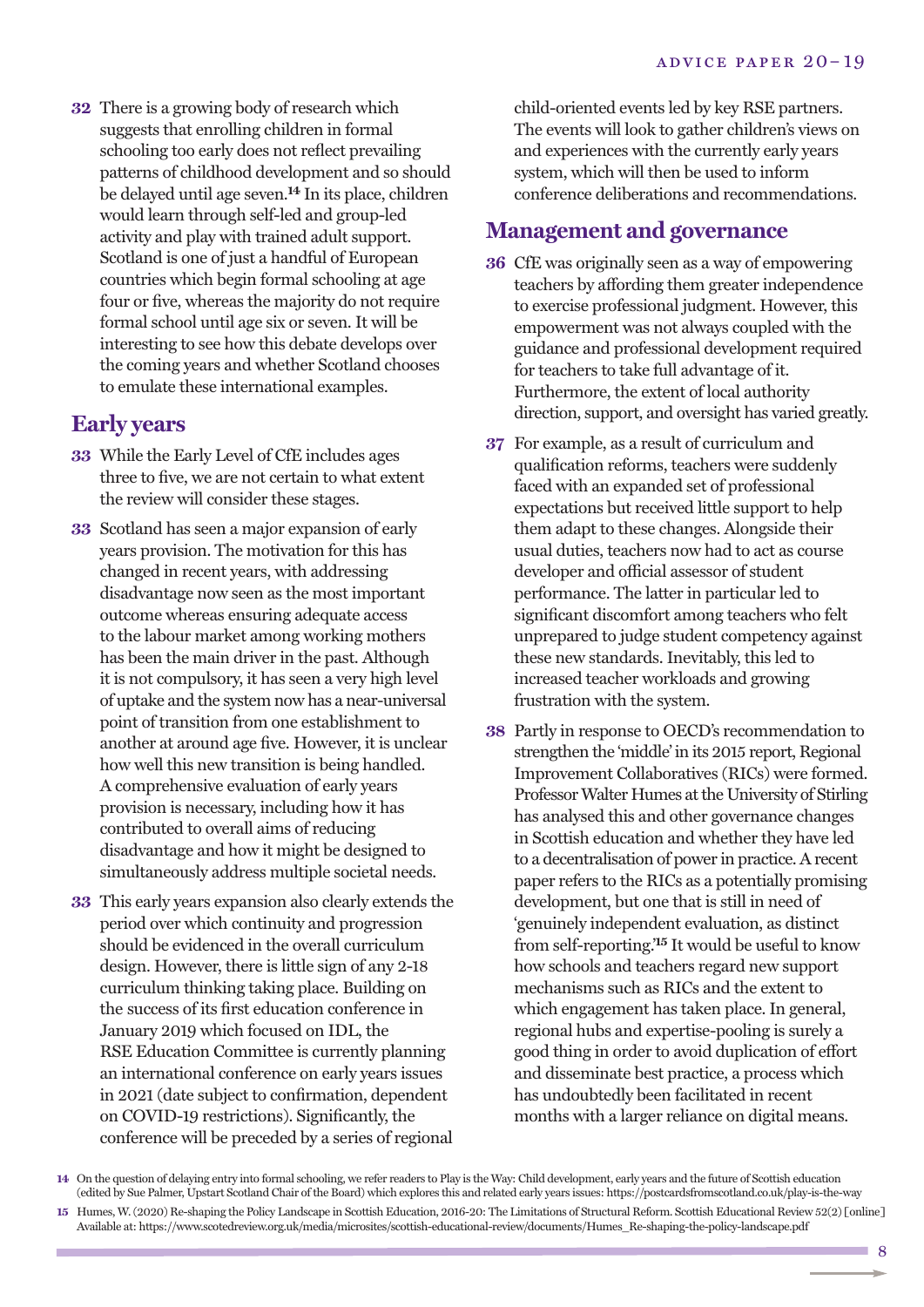**39** The responsibility that local government, RICs, Education Scotland, Scottish Government, and others have in delivering and supporting CfE must be clarified. It would be useful for this review to revisit the idea of a strengthened middle and offer practical recommendations as to how any governance reconfiguration might look or be undertaken.

## **Need for data and evidence**

- **40** It is difficult to draw any definitive conclusions about the state of Scottish education in the absence of meaningful data. Over the past several years, the evidence base on which Scotland's educational performance can be judged has been steadily shrinking, such that Scotland now only participates in OECD's Programme for International Student Assessment (PISA) where once it took part in the Progress in International Reading Literacy Study (PIRLS) and Trends in International Mathematics and Science Study (TIMSS) as well as PISA. PISA remains a good indicator of Scotland's relative proficiency at reading, mathematics, and science within the global 15-year-old cohort. However, PISA alone cannot provide the full picture needed to determine how Scotland's education system is faring on an international scale, at various stages of schooling, and across a diverse set of markers.
- **41** This lack of international data is compounded by the fact that national-level data is unsatisfactory in what it can tell us. The Assessment of CfE Levels (ACEL) uses teacher judgement and so does not provide objective evidence of student performance. Nevertheless, recent figures – which show that a quarter of primary pupils are still not reaching expected literacy levels and a fifth are falling short of expected numeracy levels**16** – should be regarded with concern. While teacher judgment is crucial in identifying cases where learners may be struggling in the classroom, it cannot then be aggregated into an objective measure of national academic performance.
- **42** The Scottish Survey of Literacy and Numeracy (SSLN) was replaced by Scottish National Standardised Assessments (SNSA). However,

the two are very different and the SNSA cannot be regarded as a directly comparable replacement. Whereas the SNSAs provide individual-level data on learners' attainment that can be tracked over time, the SSLN was a sample survey of both learners and teachers which gathered a wider range of information than that generated by the SSNA, and which was able to provide a system-level analysis of attainment. It bears mentioning that the SSLN showed a continuous decline in performance in both literacy and numeracy at all stages of measurement.

- **43** The SSLN also collected a wider range of information related to attainment, including information about a learner's home background. This provided scope to investigate the effects of poverty on educational attainment, for example. The Scottish Index of Multiple Deprivation (SIMD) reveals pockets of disadvantage but does not capture individual cases, meaning that some students invariably slip through the statistical cracks.
- **44** The review presents an opportunity to call for improvements in the quantity and quality of educational data and, in turn, the ability to independently evaluate the performance of the school system. There is a clear need for an agreed and authoritative set of performance indicators which are regularly compiled and span key skills and markers of knowledge. These should be designed in collaboration with interested and expert bodies such as higher education institutions and the RSE.
- **45** Additionally, CfE provides great allowances for flexibility in approach, and it is important that these different approaches are subject to independent evaluation so their relative efficacy and impact can be determined. This includes an analysis of how initiatives aimed at closing the attainment gap are working in different areas.
- **46** However, with better data comes the risk of yet more bureaucratic burdens being placed on schools and teachers, as well as the possibility that such data is misused as an accountability measure. Checks must be put in place to prevent this.

9

**<sup>16</sup>** Scottish Government(2019) Achievement of Curriculum for Excellence (CfE) Levels 2018/2019 [online] Available at: https://www.gov.scot/publications/achievement-curriculum-excellence-cfe-levels-2018-19/pages/2/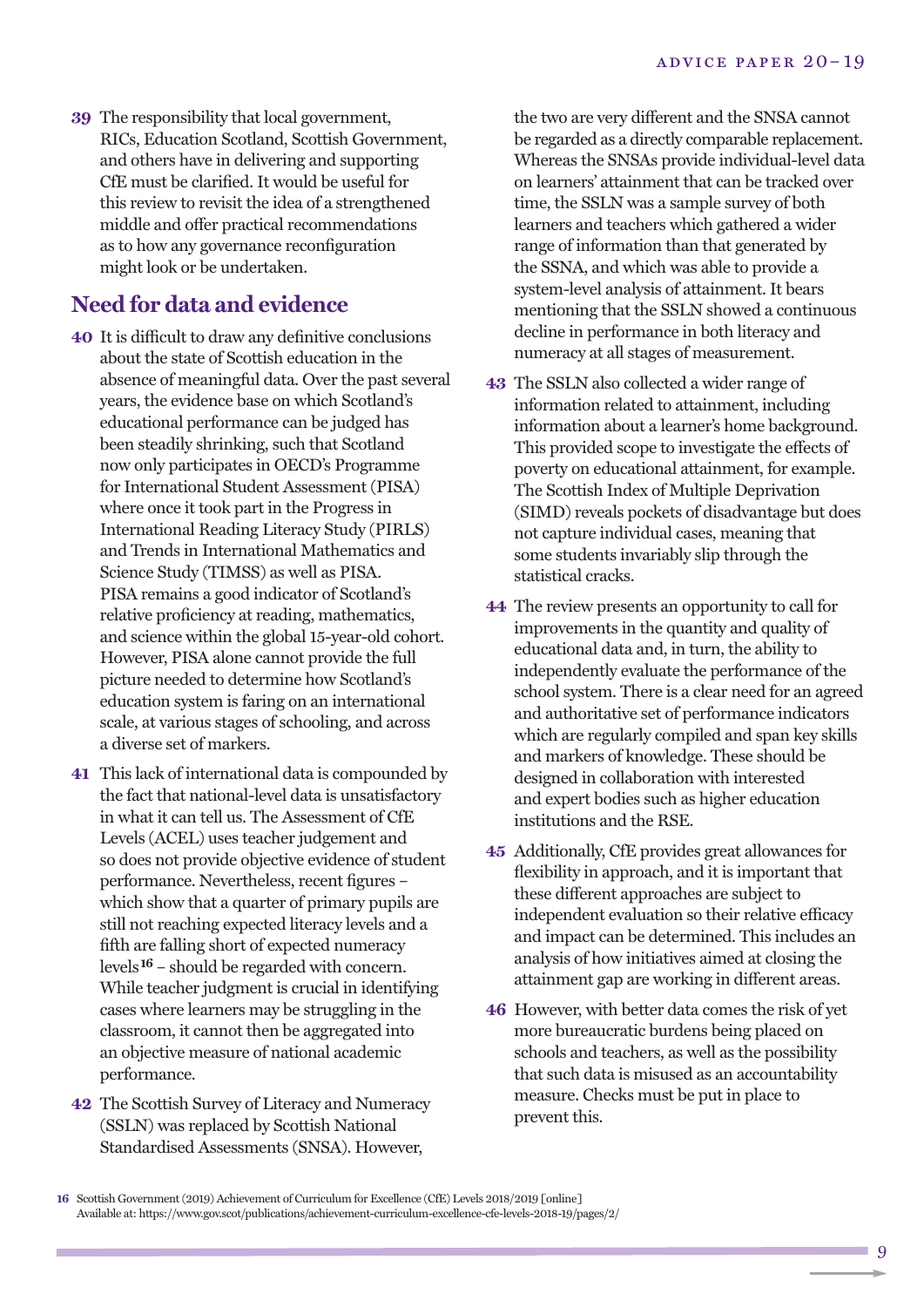#### **COVID-19**

- **47** Over the period between late March 2020 and the end of the school session, a massive – if involuntary - educational experiment took place. Virtually overnight, school premises were vacated and education was largely moved from the classroom to the home computer screen.
- **48** Scottish Government and its agencies were slow to react to these changing circumstances. In some cases, official interventions proved to be counterproductive by prohibiting the use of online teaching with video connections.
- **49** Schools and teachers across Scotland worked tirelessly to provide students with a meaningful learning experience and their efforts should be commended. However, research suggests that few children and young people were able to access enough support, with many falling behind in their studies to varying degrees. **17** Problems included schools failing to provide sufficient work, feedback, and tuition; lack of engagement by pupils; parental inability to keep children on task and offer additional support; lack of hardware, connectivity, and suitable working spaces in some homes; and a range of other difficulties. These impacts were not uniformly felt across the system, with the independent sector responding better than the state sector.
- **50** We are still in the early stages of understanding how the pandemic impacted Scottish education and it is important that a proper evaluation is carried out. However, a number of tentative conclusions can be offered:
	- The importance of face-to-face teaching has been reinforced. However, technology has also enabled more sophisticated support than would have previously been possible. The level of existing technological expertise in schools has been an important determinant of successful adaptation to remote learning, though many schools have learned to be resourceful. Investment in training and resources for staff to deliver digital learning

(e.g. access to laptops and smartboards, training in specific platforms, etc.) and ensuring compatibility across different platforms would likely have lasting benefits.

- The system must be prepared to address potential mental health impacts on both staff and students stemming from both the initial 2020 lockdown and any enduring changes to educational delivery that emphasise remote learning over face-to-face contact, which could give rise to feelings of loneliness and isolation.
- The importance of parental engagement and support in promoting pupils' success has come into greater prominence than ever before.
- Some families have major difficulties in accessing technology-based support. Access to the necessary equipment is an obvious problem but there are others such as a lack of quiet workspaces and poor internet connectivity. Some schools were able to distribute equipment to those in need; government efforts appear to have been less successful.
- Most teachers spent little time in traditional teaching but used their time constructively in other ways. Schools now have an experience of using their human resource in a different manner, a pattern which could be sustained in the future.
- Almost all learners have fallen behind, with the impact being greatest on disadvantaged groups. As such, Scotland is now faced with an enormous remediation task. It will be challenging to devise an effective strategy to address these learning deficits, especially given the arrival of a second UK wave of cases and further lost classroom time in those areas where additional periods of self-isolation become necessary.
- Scottish Government prioritised the reopening of schools and, importantly, keeping them open in the face of rising case numbers in certain locales. This was undoubtedly the right decision and should be positively acknowledged.

**17** Green, F.(2020) Schoolwork in lockdown: new evidence on the epidemic of educational poverty (Centre for Learning and Life Chances in Knowledge Economies and Societies – Research Paper 67) [online] Available at: https://www.llakes.ac.uk/sites/default/files/LLAKES%20Working%20Paper%2067\_0.pdf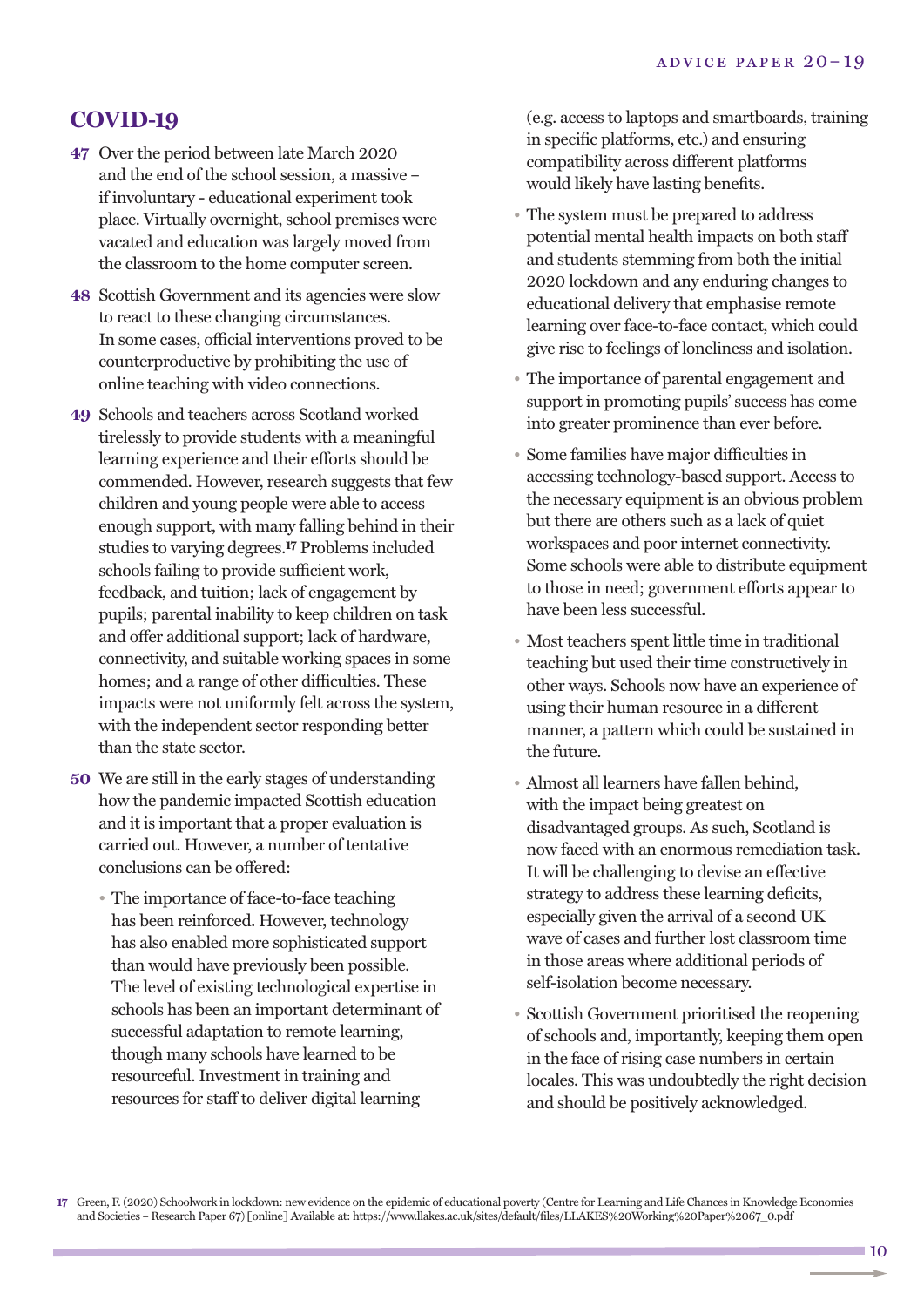- The controversy surrounding the 2020 alternative assessment model supports a shift away from a reliance on exams in gauging pupil performance in favour of greater use of other objective evidence such as projects and assignments. This would have the added benefit of promoting IDL and associated meta skill development as well as enriching BGE teaching and learning. At the same time, it will be important to manage the issue of fairness, as the projects of more affluent pupils are likely to benefit from greater parental input and social capital while the parents of less advantaged pupils may be less able to offer support.
- **51** It is fair to conclude that neither technological capability nor strategic thinking has yet reached a position from which it is possible to try to put in place a radically new model of schooling. At the same time, schools have come to question traditional assumptions about:
	- the duration and pattern of the school day, week, and year;
	- the deployment of teacher time;
	- the place of parents in the educational process;
	- the value and balance of blended learning, in the sense of class teaching supported by an effective strategy of small-group and individual tuition; and
	- the place of technologically-enabled learning as part of the normal learning experience.

**52** Above all, it is important that the nature of the recent experiment, with its successes and failures, is carefully documented and researched. The education systems that emerge strong in the long-term are likely to be those which are absorbing the lessons that are currently unfolding. Indeed, returning to the pre-COVID-19 status quo would represent a missed opportunity to improve the system and increase its resilience in the face of both small-scale and more dramatic disruptions.

# *Additional Information*

For further information about the RSE Education Committee or to arrange a meeting, please contact its Secretariat, Daria Tuhtar (dtuhtar@theRSE.org.uk).

Responses are published on the RSE website (https://www.rse.org.uk/)

The Royal Society of Edinburgh, Scotland's National Academy, is Scottish Charity No. SC000470

A*dvice Paper (Royal Society of Edinburgh)ISSN 2024-2694*